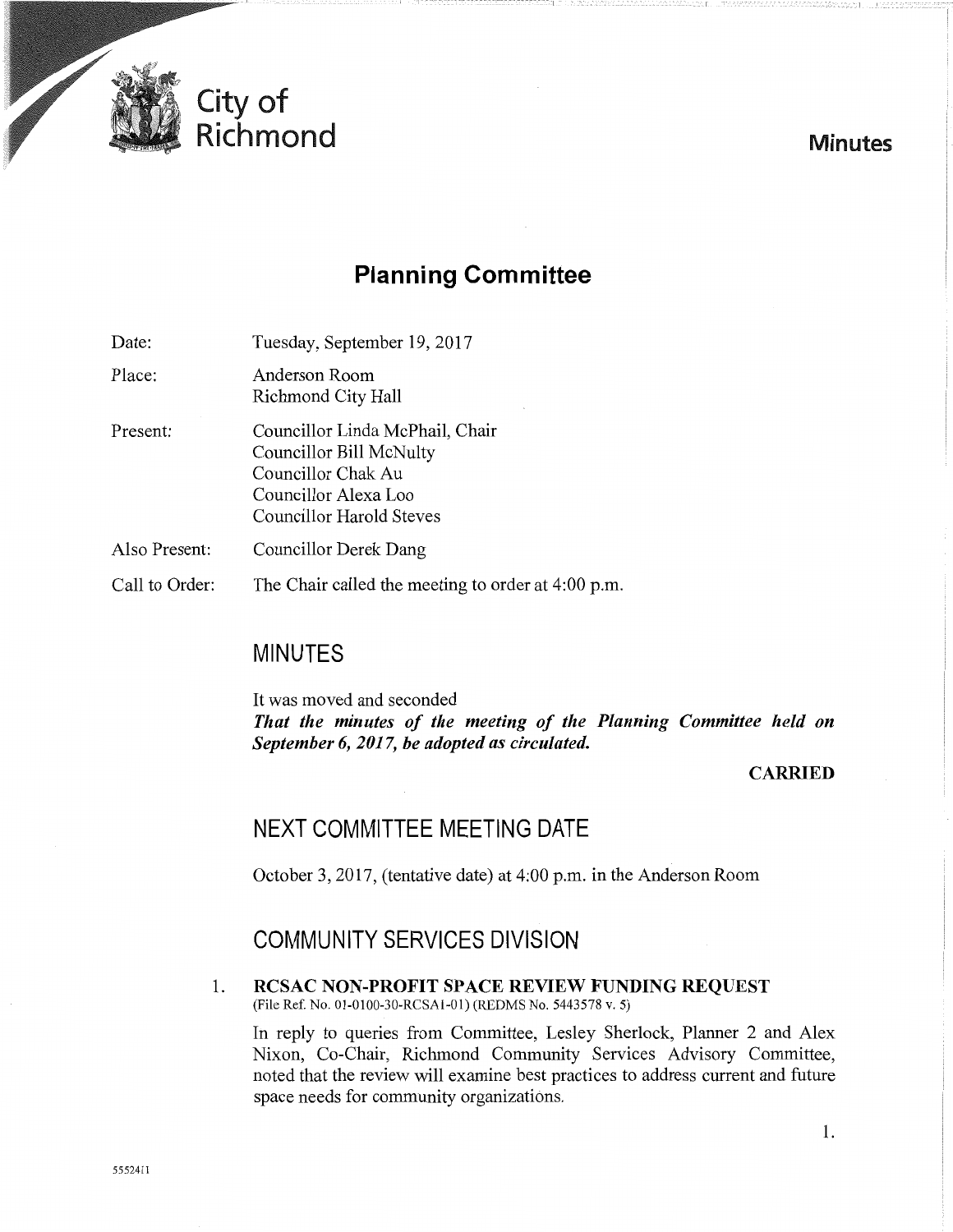#### *Cllr. Au left the meeting*  $(4:06 p.m.)$  *and returned*  $(4:08 p.m.).$

Discussion ensued with regard to (i) utilizing community amenity spaces in new developments, (ii) consulting with not-for-profit organizations in the city, and (iii) the time line of the review.

#### It was moved and seconded

*That the Richmond Community Services Advisory Committee request for \$13,000 to complete the Richmond Non-Profit Space Review Project be considered as part of the 2018 Council Community Initiatives One-Time Expenditures process.* 

#### CARRIED

## PLANNING AND DEVELOPMENT DIVISION

2. APPLICATION BY SATNAM SHERGILL AND GURJIT POONI FOR<br>REZONING AT 9371 DAYTON AVENUE FROM "SINGLE 9371 DAYTON AVENUE FROM DETACHED (RSl/B)" TO "SINGLE DETACHED (RS2/A)" (File Ref. No. 12-8060-20-009752; RZ 17-775844) (REDMS No. 5477319)

It was moved and seconded

*That Richmond Zoning Bylaw 8500, Amendment Bylaw 9752, for the rezoning of 9371 Dayton Avenue from "Single Detached (RSl/B)" to "Single Detached (RS2/A)", be introduced and given first reading.* 

#### CARRIED

### 3. APPLICATION BY TIMOTHY TSE FOR REZONING AT 9200/9220 GLENALLAN DRIVE FROM TWOUNIT DWELLINGS (RD1) TO SINGLE DETACHED (RS2/C)

(File Ref. No. 12-8060-20-009758; RZ 16-745791) (REDMS No. 5445577)

It was moved and seconded

*That Richmond Zoning Bylaw 8500, Amendment Bylaw 9758, for the rezoning of 9200/9220 Glenallan Drive from "Two-Unit Dwellings (RDI)" to "Single Detached (RS2/C)* ", *be introduced and given first reading.* 

#### CARRIED

4. ESTABLISHMENT OF UNDERLYING ZONING FOR PROPERTIES DEVELOPED UNDER LAND USE CONTRACTS 039, 040, 064, 079 AND 126 IN THE NORTH PORTION OF THE CITY CENTRE

(File Ref. No. 08-4430-03-11) (REDMS No. 5444812)

Cynthia Lussier, Planner 1, reviewed the proposal noting that the current Land Use Contracts will remain in effect for the sites until they expire on June 30, 2024, according to Provincial legislation, and that staff will be sending information letters to the property owners prior to the Public Hearing.

2.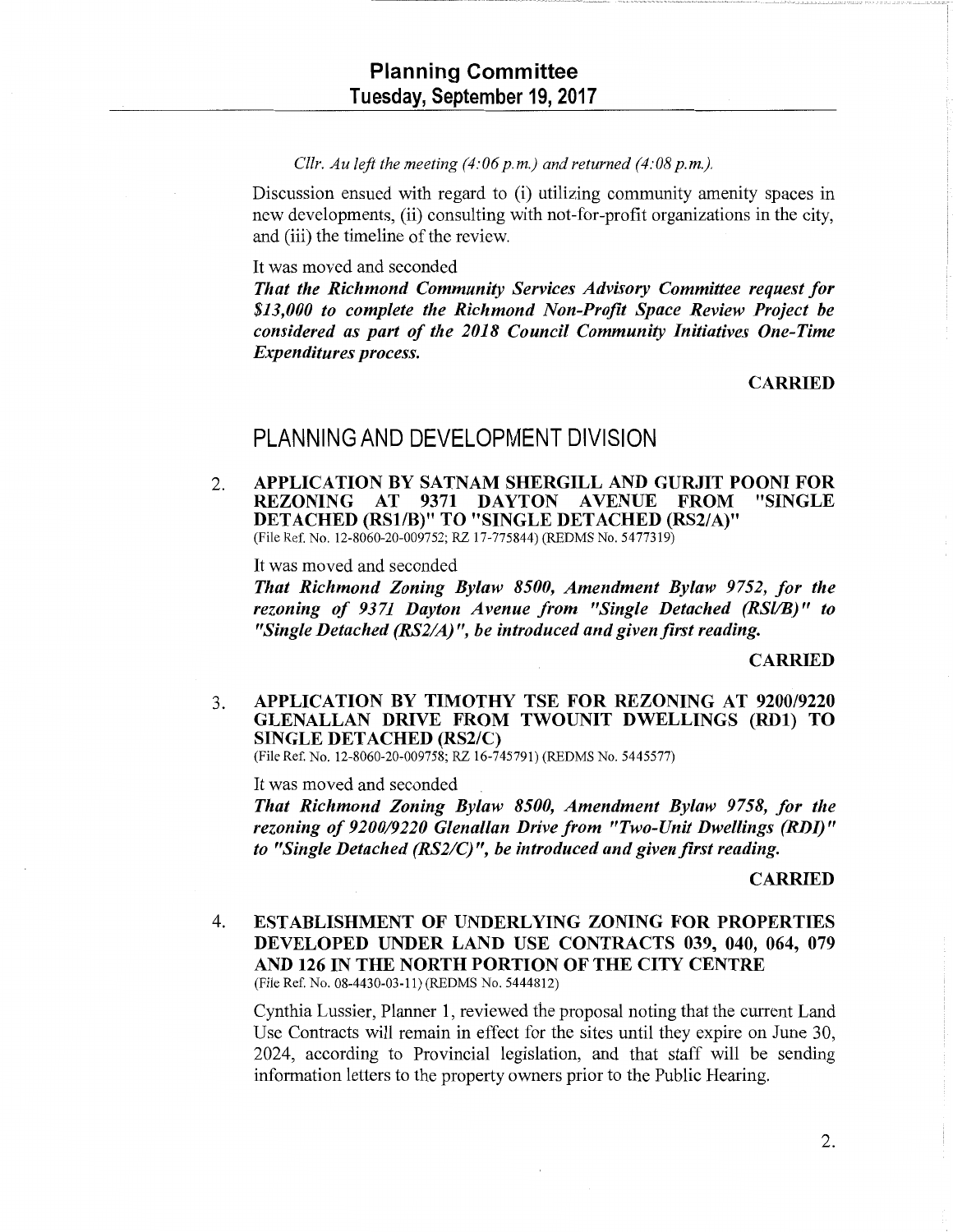In reply to queries from Committee, Wayne Craig, Director, Development, noted that future development within the sites will be governed by the City Centre Area Plan and existing aeronautical zoning regulations.

It was moved and seconded

- *(1) That Richmond Zoning Bylaw 8500, Amendment Bylaw 9744, to establish underlying zoning for the property developed under Land Use Contract 039, be introduced and given first reading;*
- *(2) That Richmond Zoning Bylaw 8500, Amendment Bylaw 9745, to establish underlying zoning for the property developed under Land Use Contract 040, be introduced and given first reading;*
- *(3) That Richmond Zoning Bylaw 8500, Amendment Bylaw 9746, to establish underlying zoning for the property developed under Land Use Contract 064, be introduced and given first reading;*
- *(4) That Richmond Zoning Bylaw 8500, Amendment Bylaw 9747, to establish underlying zoning for the property developed under Land Use Contract 079, be introduced and given first reading; and*
- *(5) That Richmond Zoning Bylaw 8500, Amendment Bylaw 9748, to establish underlying zoning for five properties developed under Land Use Contract 126, be introduced and given first reading.*

### CARRIED

### 5. MANAGER'S REPORT

#### *(i) Unsightly Premises on the Former Mylora Site*

Mr. Craig noted that Community Bylaws staff have visited the site and the applicant has since removed on-site debris and cut the grass.

#### (ii) *Winter Night Market*

Mr. Craig noted that applicants for the Winter Night Market on the Duck Island site have advised that the event will not be held in 2017 and intends to pursue the event for 2018.

#### *(iii) 702 Single Family Lot Size Policy*

In reply to queries from Committee, Joe Erceg, General Manager, Planning and Development, noted that staff anticipate presenting a report on the 702 Single Family Lot Size Policy in the fourth quarter of 2017. He added that staff can provide information on house size and affordability as it relates to the 702 Single Family Lot Size Policy.

## *(iv) Luxury Vehicle Storage Facility*

Mr. Erceg spoke on a proposed facility for storing luxury vehicles, noting that the City has not received a building permit application for such a facility.